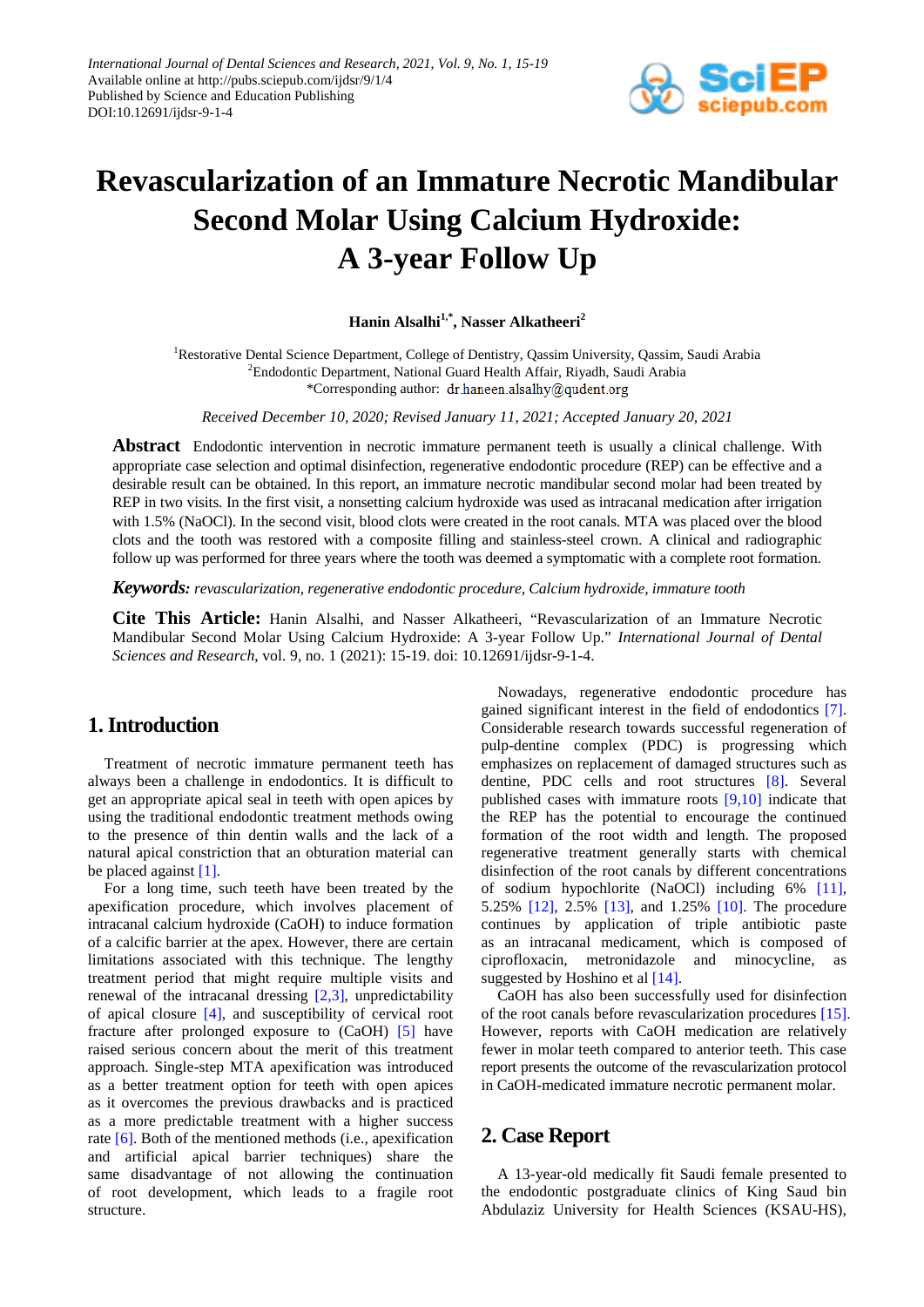Riyadh, Saudi Arabia for management of immature permanent mandibular second molar (number 47). Intra‐oral examination of the tooth revealed provisional restoration associated with recurrent caries. Tooth was not tender to percussion nor palpation and was not responsive to sensibility test with Endo-Frost cold spray (Roeko; Coltene Whaledent, Langenau, Germany). Periapical radiographs revealed normal periodontal ligament space associated with intact lamina dura and immature roots [\(Figure 1\(](#page-1-0)a)). Periodontal probings were within the normal limits (<3mm around the tooth) and no mobility was seen. A diagnosis of previously initiated pulp therapy and normal periapical tissue was established. After a discussion of all possible treatment options, regenerative endodontic procedure was considered as the optimal option. After complete explanation of the treatment procedure, risks, and benefits, an informed consent was obtained from the patient's legal guardian.

<span id="page-1-0"></span>



 $(b)$ 





Figure 1. The mandibular right second molar had immature roots (a). During the regenerative endodontic procedure, successful bleeding was made in all canals (b). Follow-up radiographs after 3 months (c). 6 months (d), 12 months (e), 24 months (f), and 36 months (g) showed continued root formation and normal periapical tissue. Sagittal (h) and coronal (i) CBCT views confirmed the findings

In the first visit, an inferior alveolar nerve block with 2% lidocaine and 1: 100,000 epinephrine was given, a rubber dam isolation was made, coronal restoration and caries removal was performed and then a proper access cavity was done by using a diamond-coated fissure bur (Diatech, Heerbrugg, Switzerland) and a high-speed handpiece with copious water spray. Under dental operating microscope (Zeiss OPMI Pico, Carl Zeiss Surgical, Oberkochen, Germany), four canal orifices were located and cervical preflaring was done using size #3

Gates Glidden to facilitate canals irrigation. The canals were irrigated by 20 ml of 1.5% sodium hypochlorite (NaOCl) for 5 minutes and then dried by paper points to receive nonsetting CaOH (AH Temp, Dentsply, York, PA) that was applied to the full length of the canals. Finally, the tooth was temporarily restored with Cavit (3M ESPE, Seefeld, Germany). At the 3-week follow-up the patient was asymptomatic, the molar was not sensitive to percussion and palpation. The tooth was anesthetized with 3% plain mepivacaine (Septodont, Cedex, France) without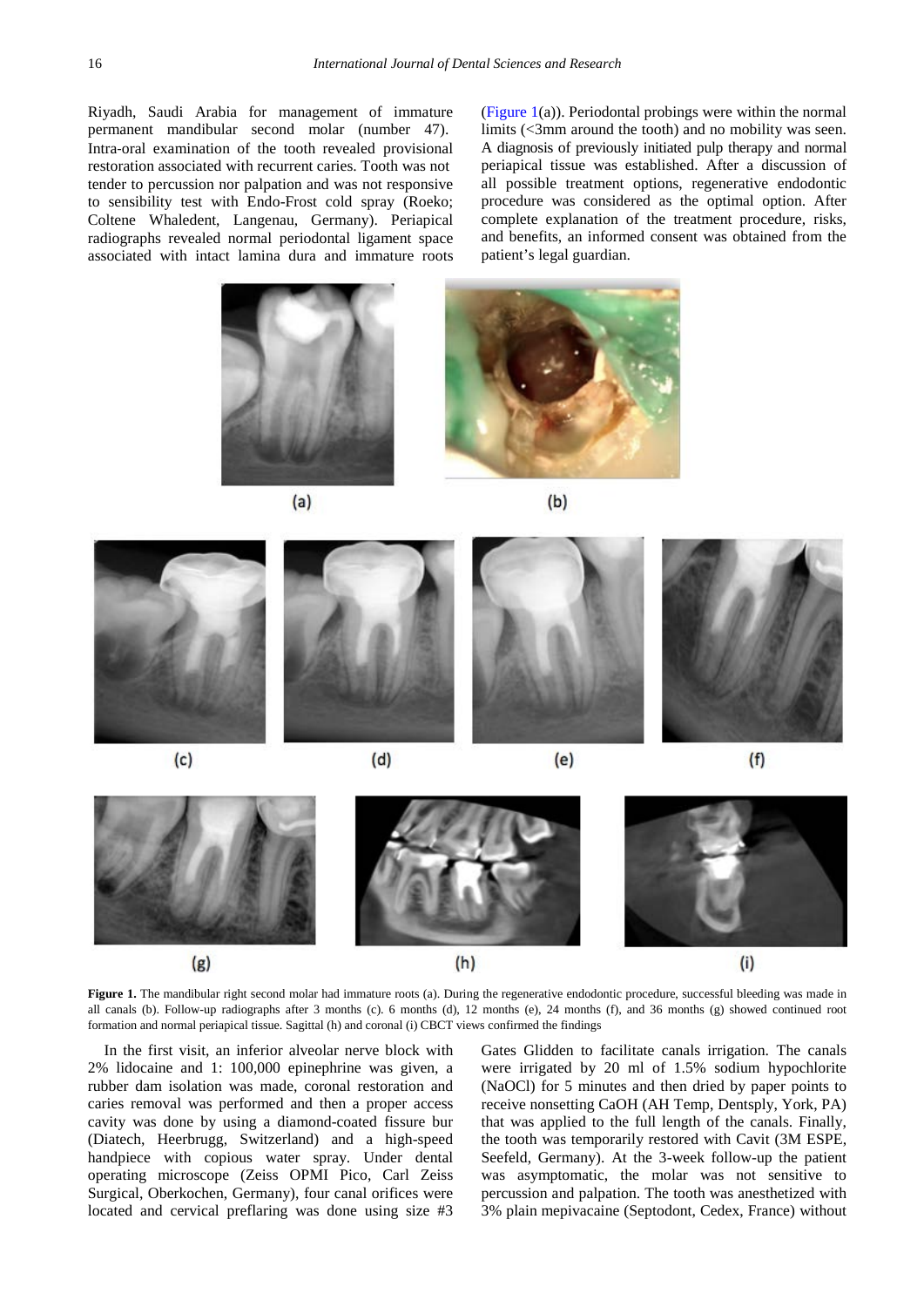vasoconstrictor to facilitate bleeding, as suggested by Petrino et al [\[13\].](#page-3-10) The CaOH was washed out from all the canals and the canals were thoroughly irrigated with 20 ml of 17% EDTA for 5 minutes then the root canals received a final irrigation with 10 mL sterile saline. Following canals drying, bleeding was initiated by inserting a 25-K file (Dentsply Maillefer, Ballaigues, Switzerland) beyond the apex by 2 mm in each canal. The bleeding filled all canals 2–3 mm below the cementoenamel junction level [\(Figure 1\(](#page-1-0)b)). After 10 minutes, after the formation of blood clot in all canals, CollaPlug (Zimmer Dental, Carlsbad, CA) fibers were placed on the blood clot, and then a 3-mm white MTA barrier (Dentsply Tulsa Dental, Tulsa, OK) was prepared according to the manufacturer's instructions and was gently adapted over the blood clot. Finally, a wet cotton pellet was placed over the MTA, and the access cavity was temporarily restored with double seal of Cavit and conventional glass ionomer cement. Three weeks later, the tooth was restored with acid-etch resin composite and stainless steel crown. After three years, a full coverage restoration was performed. The patient returned to the clinic for the 3, 6,12, 24 and 36 months follow-up examination and was asymptomatic (Figure  $1(c)-1(g)$ ). No signs of edema, erythema, or sinus tracts were noted. Tooth was not sensitive to percussion or palpation. Periapical radiographs and limited field of view CBCT showed no lesion associated with the tooth [\(Figure 1\(](#page-1-0)h,i). In addition, increased thickening of the root walls and the root length was observed on both roots. It is noteworthy that the tooth vitality was positive to cold test after 36 months.

#### **3. Discussion**

Case reports and series still constitute a considerable amount of the published literature on regenerative endodontic procedures. In today's increasing demand for higher levels of evidence, case reports might possess relatively minor impact in determining the efficacy of a given treatment modality [\[16\].](#page-3-14) However, well-documented case reports can make meaningful contributions in identifying potentially important parameters that can guide the design of future prospective clinical trials [\[13\].](#page-3-10)

The main advantages of revascularization technique over the traditional apexification or artificial barrier technique in endodontic treatment of immature necrotic teeth include continuation of root development and strengthening the root structure [\[17\].](#page-3-15) One study showed that the percentage change of root width was significantly greater in the revascularization group (28.2%) compared with the MTA apexification (0.0%) and calcium hydroxide apexification groups (1.5%). In addition, the percentage increase of root length was significantly greater in the revascularization group (14.9%) compared with the MTA (6.1%) and calcium hydroxide apexification groups (0.4%) [\[18\].](#page-3-16)

In this case, we decided to use revascularization treatment instead of apexification with calcium hydroxide or artificial barrier technique because of the potential to gain the benefits of root development.

Multiple case reports of regenerative endodontic procedures have been published, with significant differences in disinfection protocols. Different concentrations of sodium hypochlorite (NaOCl) including 6% [\[11\],](#page-3-8) 5.25% [\[12\],](#page-3-9) 2.5% [\[13\],](#page-3-10) and 1.25% [\[10\]](#page-3-11) and different concentrations of chlorhexidine (CHX) including 2% [\[11\]](#page-3-8) and 0.12% [\[14\]](#page-3-12) have been successfully used for this purpose. The half- or full-strength (3% and 6%, respectively) concentrations of NaOCl have been shown to prevent stem cells attachment to dentin surfaces, and are toxic to stem cells of the apical papilla (SCAP) [\[19,20\].](#page-3-17)

In this case, the root canal system was irrigated with 1.5% (NaOCl) followed by normal saline [\[12\].](#page-3-9) The root canals then were completely filled with (CaOH) to the periapical area to neutralize lipopolysaccharide produced by anaerobic bacteria and induce continued root formation [\[21,22\].](#page-3-18) In the second visit, the antibiotic dressing (CaOH) was removed from the canal using normal saline. Next, 17% EDTA was used as the final irrigant because the use of EDTA is beneficial for providing dentin-derived growth factor[s \[19\].](#page-3-17)

Resolution of signs and symptoms, regaining pulp vitality, radiographic evidence of continued root development, and apical narrowing are important goals of successful REP [\[23,24\].](#page-3-19) In this case, a continued root development was observed, which substantiate the findings of Bose et al [\[25\]](#page-3-20) that placement of (CaOH) in the root canal can contribute to a significant increase in root length and root wall thickness. However, the latter study also showed that the use of the triple antibiotic paste resulted in a greater increase of root wall thickness. In the retrospective study of Chueh et al [\[26\],](#page-3-21)  $Ca(OH)<sub>2</sub>$ -medicated teeth showed a high rate (91%) of partial obliteration of the root canal, suggesting that the pattern of root development induced by regenerative endodontic treatment might be different from that of physiologic maturogenesis.

The induction of bleeding into the canal may provide stem cells, which can induce dentin formation [\[27\].](#page-3-22) It is easier to induce bleeding when an anesthetic solution did not contain a vasoconstrictor. This was proven by several animal and human studies which have shown that there is a significant reduction in pulpal blood flow after infiltration injection of anesthetics containing epinephrine [\[28\].](#page-3-23) However, Ding et al [\[29\]](#page-3-24) discussed that decreased inflammatory reactions after disinfection procedure is the main cause for lack of bleeding.

The importance of a bacteria-tight coronal seal for successful revascularization is well-documented [\[30\].](#page-3-25) A majority of reported studies have used a double seal over the blood clot formed inside the canal, MTA and a resin-bonded restoration [\[31,32\].](#page-3-26) Sealing ability and biocompatibility of MTA are shown in several studies [\[31\].](#page-3-26) In this case, since the tooth was damaged by caries, it was restored with composite filling as core and stainless-steel crown to ensure the occlusal stability and protection until the adolescence. After 3 years, a full-coverage restoration was performed.

CBCT has emerged as a precious tool in endodontics due to its reliability, accuracy, and three-dimensional imaging capabilities. The AAE and The European Society of Endodontology Position Statement stated that CBCT should be considered as an adjunctive imaging method in certain situations such as investigation of teeth with the inconclusive interpretation of two-dimensional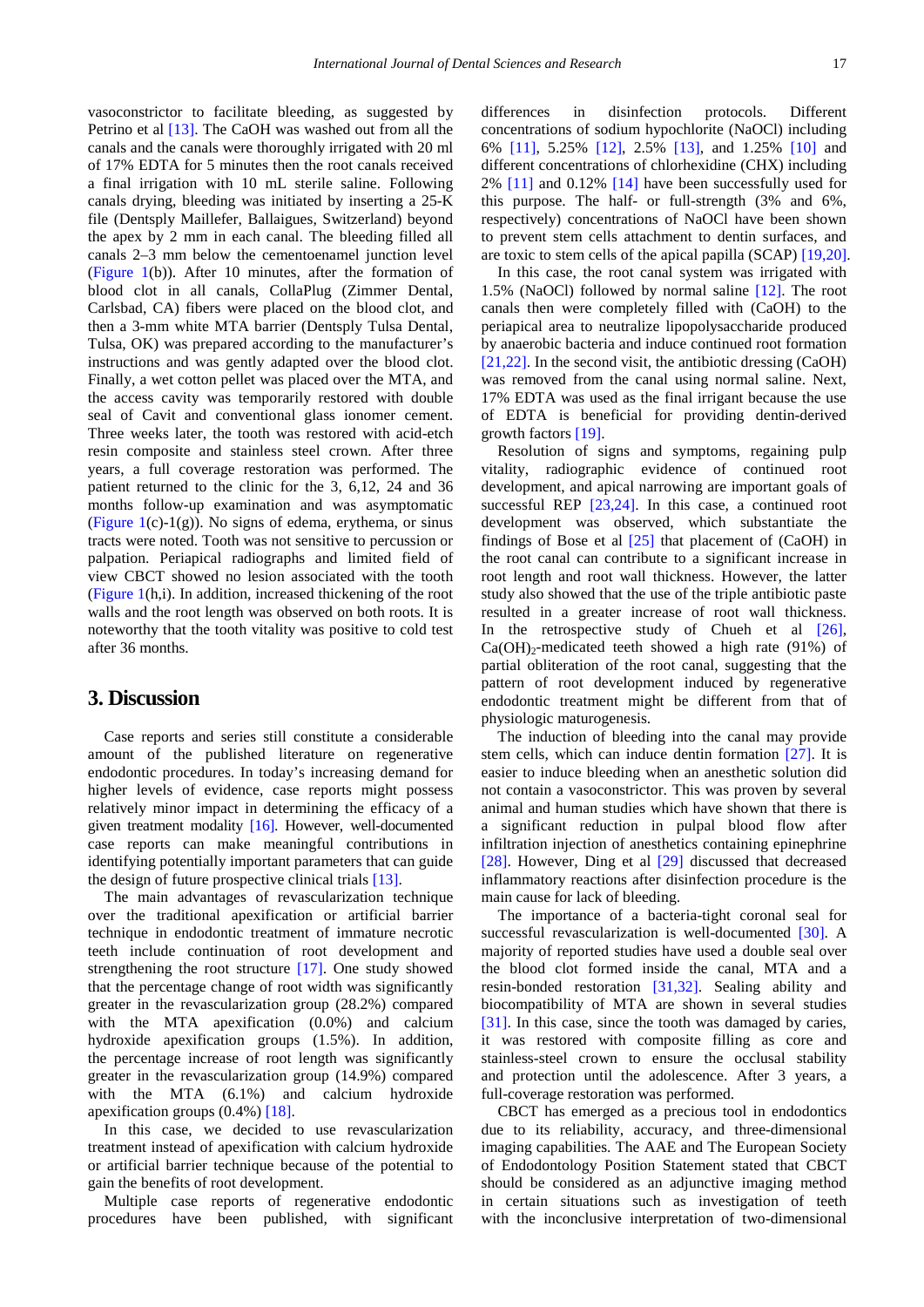radiographs [\[33\].](#page-4-0) In this case, the CBCT was taken to investigate the apical tissues. It confirmed a normal periapical tissue and complete roots formation. A positive response to cold test was obtained after 3 years and this is similar to another study's finding in which the authors reported a positive response to cold in an immature molar tooth with a coronal MTA plug [\[34\].](#page-4-1)

## **4. Conclusion**

The revascularization is a technically challenging treatment method. Based on the experience of this case, the following clinical tips can be offered for consideration: (1) clinicians should consider the use of an anesthetic without a vasoconstrictor for an easy induction of the bleeding; (2) a collagen matrix is useful for the controlled placement of MTA to a desired level, with only light pressure placed while packing the MTA; (4) patient and parent compliance with the necessary multiple appointment treatment plan may be important for case selection.

## **Acknowledgments**

We acknowledge the contribution of Dr. Anas Andijani (Prosthodontic resident, College of Dentistry, King Saud bin Abdulaziz University for Health Sciences) in this case.

The authors deny any conflicts of interest related to this study.

## **References**

- <span id="page-3-0"></span>[1] Camp J, Fuks A, Pediatric endodontics: endodontic treatment for the primary and young permanent dentition. In: Cohen S, Hargreaves K, Keiser K, eds. Pathways of the pulp. 9th ed., Mosby Elsevier, St Louis, 2006, 822-82.
- <span id="page-3-1"></span>[2] Sheehy EC, Roberts GJ. "Use of calcium hydroxide for apical barrier formation and healing in non-vital immature permanent teeth: a review," Br Dent J, 183(7). 241-6. Oct.1997.
- [3] Abbot P. "Apexification with calcium hydroxide: when should the dressing be changed? the case for regular dressing changes," Aust Endod J, 24(1). 27-32. Apr.1998.
- <span id="page-3-2"></span>[4] Rafter M. "Apexification: a review," Dent Traumatol, 21(1). 1-8. Feb.2005.
- <span id="page-3-3"></span>[5] Andreasen JO, Farik B, Munksgaard EC. "Long-term calcium hydroxide as a root canal dressing may increase risk of root fracture," Dent Traumatol, 18(3). 134-7. Jun.2002.
- <span id="page-3-4"></span>[6] D. Witherspoon, J. Small, J. Regan, and M. Nunn, "Retrospective analysis of open apex teeth obturated with mineral trioxide aggregate," Journal of Endodontics, 34(10). 1171-1176. Oct.2008.
- <span id="page-3-5"></span>[7] Smith AJ, Cooper PR. "Regenerative Endodontics: Burning Questions," J Endod. 1(9S). S1-S6. Sep.2017.
- <span id="page-3-6"></span>[8] Kim SG, Zhou J, Solomon C, Zheng Y, Suzuki T, Chen M, et al. "Effects of growth factors on dental stem/progenitor cells," Dent Clin North Am., 56(3). 563-75. Jul.2012.
- <span id="page-3-7"></span>[9] K. Hargreaves and A. Law, "Regenerative endodontics," in Pathways of the Pulp, K. Hargreaves and S. Cohen, Eds., Mosby Elsevier, St Louis, 2011, 602-619.
- <span id="page-3-11"></span>[10] B. Thibodeau and M. Trope, "Pulp revascularization of a necrotic infected immature permanent tooth: case report and review of the literature," Pediatric Dentistry, 29(1). 47-50. Jan-Feb.2007.
- <span id="page-3-8"></span>[11] Reynolds K, Johnson JD, Cohenca N. "Pulp revascularization of necrotic bilateral bicuspids using a modified novel technique to eliminate potential coronal discolouration: a case report,' Endod J. 42 (1). 84-92. Jan.2009.
- <span id="page-3-9"></span>[12] Shin SY, Albert JS, Mortman RE. "One step pulp revascularization treatment of an immature permanent tooth with chronic apical abscess: a case report," Int Endod J. 42 (12). 1118-26. Dec.2009.
- <span id="page-3-10"></span>[13] Petrino JA, Boda KK, Shambarger S, Bowles WR, McClanahan SB. "Challenges in regenerative endodontics: a case series," J Endod, 36 (3). 536-41. Mar. 2010.
- <span id="page-3-12"></span>[14] Hoshino E, Kurihara-Ando N, Sato I, Uematsu H, Sato M, Kota K, et al." In-vitro antibacterial susceptibility of bacteria taken from infected root dentine to a mixture of ciprofloxacin, metronidazole and minocycline," Int Endod J. 29 (2). 125-30. Mar.1996.
- <span id="page-3-13"></span>[15] Chueh LH, Huang GT. "Immature teeth with periradicular periodontitis or abscess undergoing apexogenesis: a paradigm shift." J Endod, 32(12). 1205-13. Dec.2006.
- <span id="page-3-14"></span>[16] Pierson DJ. "How to read a case report (or teaching case of the month)." Respir Care, 54(10). 1372-8. Oct.2009.
- <span id="page-3-15"></span>[17] Nicoloso GF, Goldenfum GM, Da Silva T, Scarparo RK, Montagner F, Rodrigues J, Casagrande L, "Pulp Revascularization or Apexication for the Treatment of Immature Necrotic Permanent Teeth: Systematic Review and Meta- Analysis," The Journal of Clinical Pediatric Dentistry, 34(5). 1053-4625. Jan.2019.
- <span id="page-3-16"></span>[18] Jeeruphan T, Jantarat J, Yanpiset K, Suwannapan L, Khewsawai P, Hargreaves KM. "Mahidol study 1: comparison of radiographic and survival outcomes of immature teeth treated with either regenerative endodontic or apexification methods: a retrospective study." J Endod, 38(10). 1330-6. Oct 2012.
- <span id="page-3-17"></span>[19] Trevino EG, Patwardhan AN, Henry MA, Perry G, Dybdal-Hargreaves N, Hargreaves KM, et al. "Effect of irrigants on the survival of human stem cells of the apical papilla in a platelet-rich plasma scaffold in human root tips." J Endod, 37 (8). 1109-15. Aug.2011.
- [20] Ring KC, Murray PE, Namerow KN, Kuttler S, Garcia-Godoy F. "The comparison of the effect of endodontic irrigation on cell adherence to root canal dentin." J Endod. 34 (12). 1474-9. Dec.2008.
- <span id="page-3-18"></span>[21] Q. Al Khasawnah, F. Hassan, D. Malhan et al., "Nonsurgical Clinical Management of Periapical Lesions Using Calcium Hydroxide- Iodoform-Silicon-Oil Paste," BioMed Research International, 2018(12). Feb.2018.
- [22] S. Chuensombat, S. Khemaleelakul, S. Chattipakorn, and T. Srisuwan, "Cytotoxic effects and antibacterial efficacy of a 3-antibiotic combination: an in vitro study," Journal of Endodontics, 39(6). 813-819. Jun.2013.
- <span id="page-3-19"></span>[23] Alobaid AS, Cortes LM, Lo J, Nguyen TT, Albert J, Abu-Melha AS, Lin LM, Gibbs JL. "Radiographic and clinical outcomes of the treatment of immature permanent teeth by revascularization or apexification: a pilot retrospective cohort study." J Endod., 40(8). 1063-70. Aug.2014.
- [24] G. T. Huang, "Apexification: the beginning of its end," Inter- national Endodontic Journal, 42(10). 855-866. Sep.2009.
- <span id="page-3-20"></span>[25] Bose R, Nummikoski P, Hargreaves K. "A retrospective evaluation of radiographic outcomes in immature teeth with necrotic root canal systems treated with regenerative endodontic procedures." J Endod. 35(10). 1343-9. Oct.2009.
- <span id="page-3-21"></span>[26] Chueh LH, Ho YC, Kuo TC, Lai WH, Chen YH, Chiang CP. "Regenerative endodontic treatment for necrotic immature permanent teeth." J Endod, 35(2). 160-4. Feb.2009.
- <span id="page-3-22"></span>[27] Lovelace TW, Henry MA, Hargreaves KM, Diogenes A. "Evaluation of the delivery of mesenchymal stem cells into the root canal space of necrotic immature teeth after clinical regenerative endodontic procedure," J Endod, 37(2). 133-8. Feb. 2011.
- <span id="page-3-23"></span>[28] Kim, S., Fan, F-C., Chen, R. Y. Z., Simchon, S., Schuessler, G. B. and Chien, S. "Effects of changes in systemic hemodynamic parameters on pulpal hemodynamics," J. Endodont., 6(1), 394-399. Jan.1980.
- <span id="page-3-24"></span>[29] Ding R, Cheung G, Chen J, Yin X, Wang Q, Zhang C. "Pulp revascularization of immature teeth with apical periodontitis: a clinical study," J Endod, 35(5).745-9. May.2009.
- <span id="page-3-25"></span>[30] Banchs F, Trope M. "Revascularization of immature permanent teeth with apical periodontitis: new treatment protocol?" J Endod, 30(4).196-200. Apr.2004.
- <span id="page-3-26"></span>[31] Torabinejad M, Parirokh M. "Mineral trioxide aggregate: a comprehensive literature review—part II: leakage and biocompatibility investigations." J Endod, 36(2). 190-202. Feb. 2010.